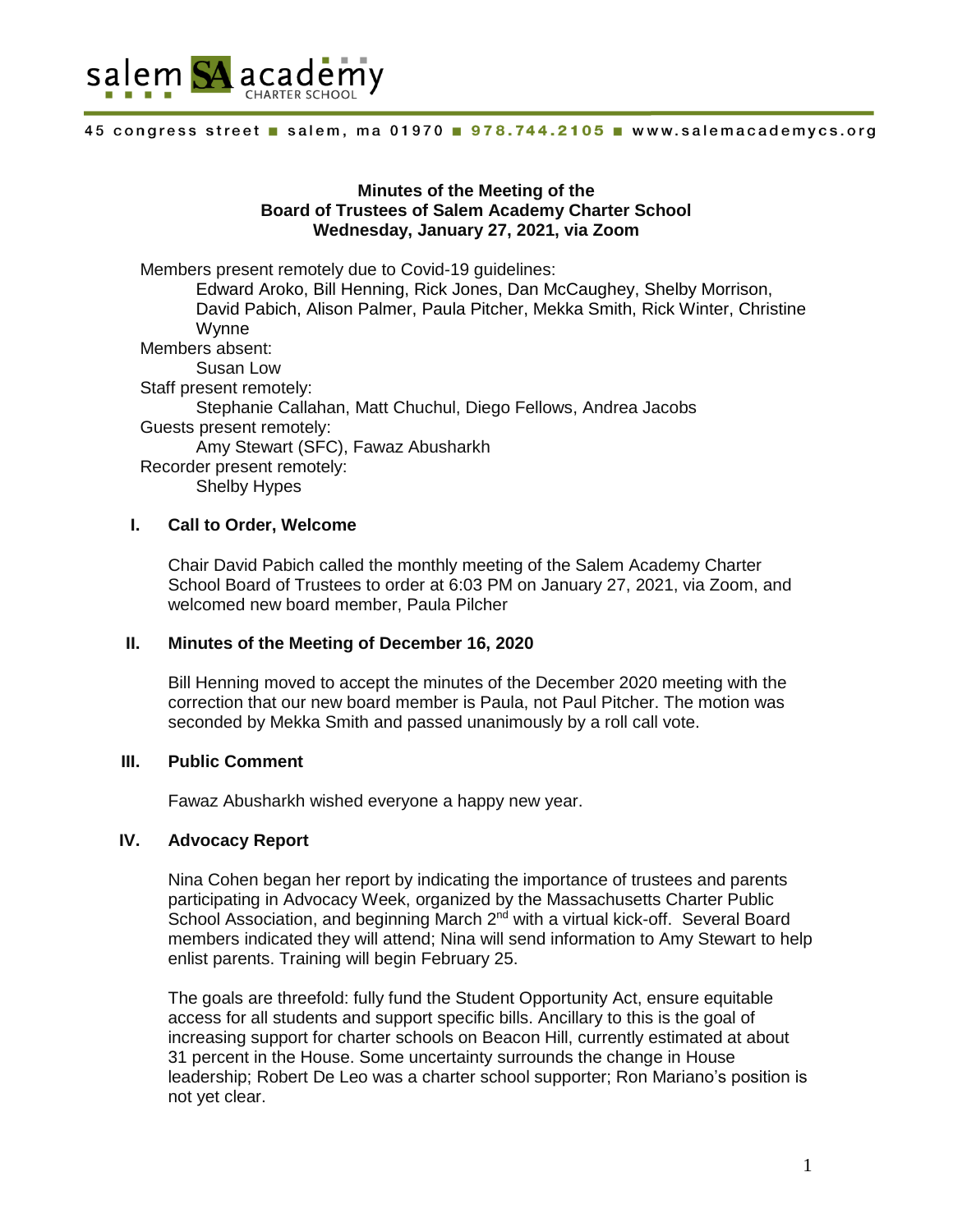

Nina noted the importance of maintaining a positive relationship with local legislators. We are fortunate that both Senator Joan Lovely and Representative Paul Tucker are supporters of Salem Academy; we need to support them as well. We also need to cultivate legislators in surrounding districts.

Lastly, she commented on the fact the New Secretary of Education, Miguel Cardona, has a public-school background and is known to be favorable to education reform and charter schools. This, plus President Biden's pledge to triple Title 1 funding are hopeful signs.

# **V. SFC Report**

The Boone fundraiser ended on December 31<sup>st</sup>, just exceeding its \$5000 goal. We will receive \$2,010, of which \$863 goes to the SFC and the remainder to students. In lieu of the usual bagel breakfast, all student salespersons were given a \$5 gift certificate to Bagel World. Boone also provided gifts for top sellers and for staff; we will draw names for the two \$20 gift certificates.

The SFC will meet via Zoom on February 3<sup>rd</sup>. Recent great attendance—30 to 50 people—suggests continuing to offer a Zoom option even after we are able to resume in-person meetings.

## **VI. Principals' Report**

Matt Chuchul's report began with the official announcement of his departure at the end of this school year. He read his letter of resignation, which cited the desire to be closer to family and his decision, prompted by the pandemic, to make the move back to Long Island sooner rather than later. The Board expressed its disappointment, support, understanding and tremendous appreciation for all Matt has accomplished at Salem Academy. He has been a talented teacher and an inspirational and visionary leader.

Matt presented the results of a recent survey of Lower School students. An important findings was that 82 percent agree or strongly agree that they feel connected to their classmates. This has been a concern at a time of remote and hybrid learning. The LS student government has been active, running a popular Among Us event. Virtual lunches are also helping to connect kids, especially sixth graders.

As Q2 comes to an end, our assessments within our network remain strong. Students understand what is expected of them academically. The Wit and Wisdom curriculum has been instrumental in getting kids to speak up and engage, even on Zoom. We are also able to identify and target sub-groups for special attention, e.g., sixth graders who need to improve their reading fluency will now get help with this during Friday tutoring sessions.

Mekka Smith asked if the Board could have access to some of the deeper analyses. Matt said they have been and will continue working to make the data accessible in more meaningful ways. He frequently requests deeper dives from ANet. With the addition of Q2 data from different sources, we will get a more holistic view.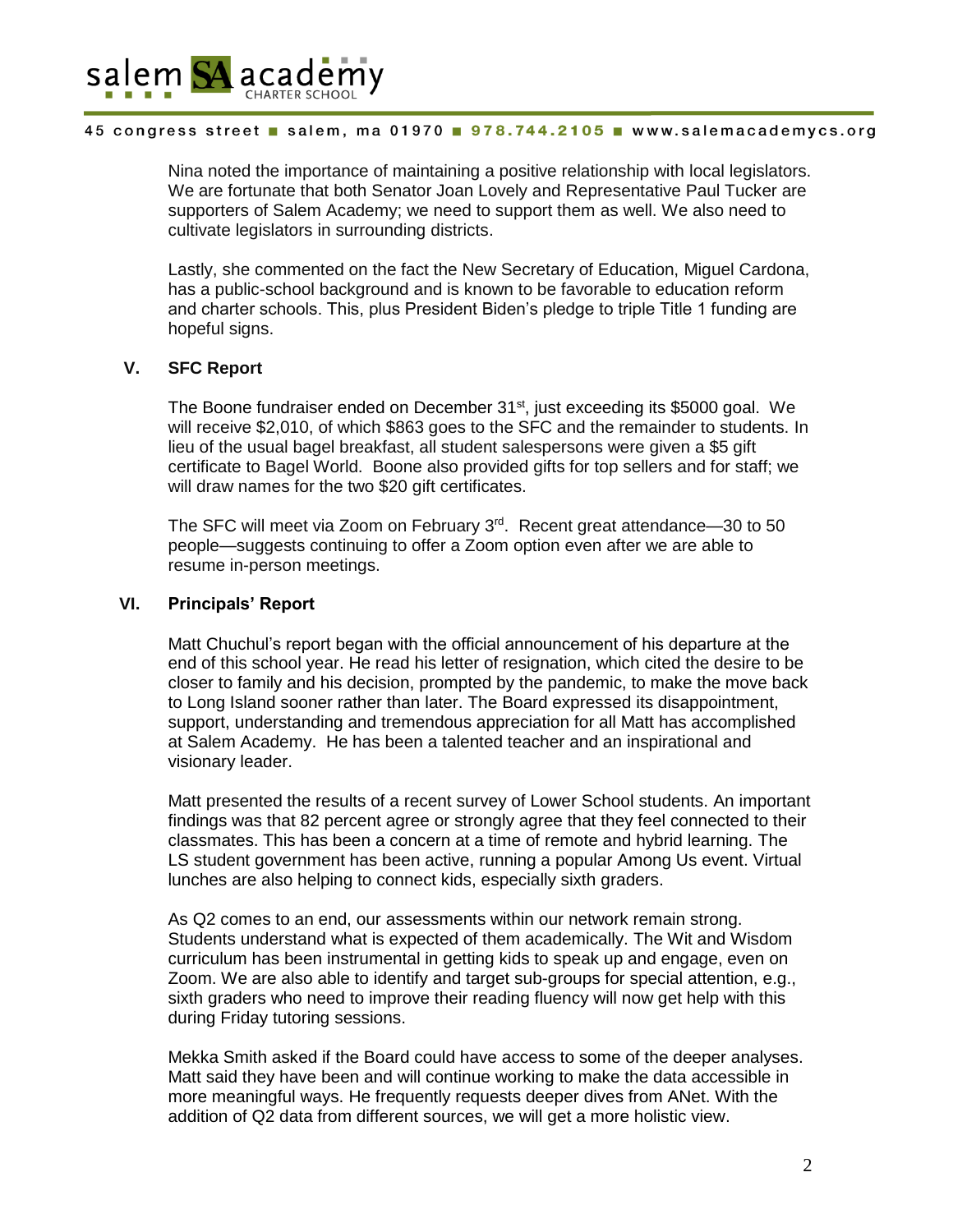

Drea Jacobs reported that they are seeing similar trends in the Upper School. The most noticeable difference is that students feel more connected to their teachers than to their peers, not surprising given that they returned to the building only this month. We will be working to bolster connections, honoring requests to go hybrid where possible, as productivity is higher with in-person learning. We are seeing students leading more actively, both remotely and in person. The Student Government is conducting its own weekly surveys, for instance.

Overall, this has been a particularly tumultuous month nationally and for SACS as as both Upper School students and all staff are just now back in the building. Everyone is settling in; there are exciting opportunities despite anxieties. Both students and teachers are feeling safe in the building, although scheduling is especially challenging. More frequent and consistent grade checkpoints provide both clarity and the chance to celebrate kids' personal growth and progress. Comments from Board members who are also parents suggest that this is very motivating.

### **VII. Interim Executive Director's Report**

Stephanie Callahan began by officially recognizing Matt Chuchul and all that he has done for Salem Academy as a teacher, coach and principal. He has been integral to growing our school and culture.

Stephanie explained how the Student Opportunity Act has proceeded without being funded, resulting in the need to submit the school's plan for administering monies that we have not (and will not) receive. The SOA will be funded at some point, and we will simply submit a new plan next August. Mekka Smith cautioned against allocating these funds for talent retention as this may not be a sustainable source for that. Bill Henning moved to accept the plan for submission. This was seconded by Christine Wynne and passed unanimously via roll call vote.

Salem Academy has received a \$10,000 grant from DESE related to integrating social/emotional learning (SEL) and service-learning (SL). It can be used in our work with Onward to provide DEI training. DESE is looking forward to working with us on this because of our Service-Learning track record. This will be a two-year continuation grant, so we hope to apply for and receive additional funding next year. In response to Dave Pabich's question about further help from DESE in developing such programs, Stephanie said we are in a good position to share what we do going forward.

Through the grant, we will be participating in several workshops throughout the spring related to SEL, anti-racism, and SL unit design. Bill Henning wondered if Salem's Race Equity Task Force might offer service learning opportunities

The enrollment update highlighted lower attendance at virtual information sessions, probably because prospects want to see the school or are only now beginning to focus on the future. We will have a banner on Washington Street, and we are ready to reach out to Salem's many subgroups if the applicant pool is not where we want it to be. We may also be able to offer both in-person and virtual tours. Currently, we have 82 applications compared to 100 at this time last year. Sixth-grade applications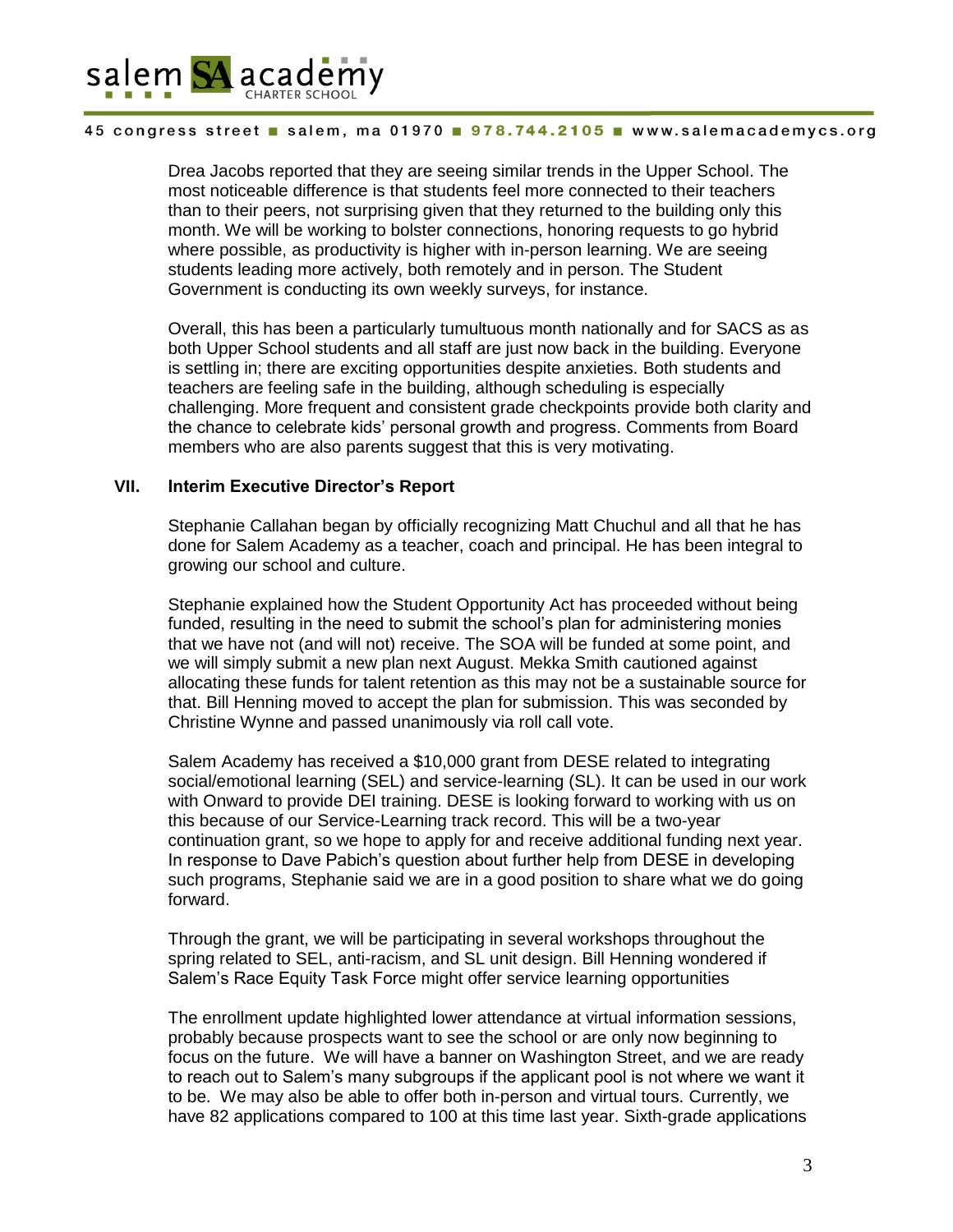

in particular are lagging, perhaps because the mailing has not yet gone out or because parents are hesitant to change schools during the pandemic.

Now that we are operating fully in hybrid mode, it is both exciting and anxiety provoking. We are doing pool testing and seeing our first positives but have been able to isolate individuals. We are testing students separately from staff and working with the City, which is paying for all staff and high school students. Kudos to school nurse Katie Harvey and to Kristine Sgambellone and Leni De los Santos for managing the challenges of operating under Covid-19 circumstances. About 40% of our families remain remote, and this is likely to still be an option next September.

The staff report included the departure of one teacher due to a career change/salary, and excellent teacher survey results that indicate they are feeling recognized and supported. Our ideal job survey is coming up and will provide insights for staffing next year.

# **VIII. Committee Reports**

# **A. Finance Committee Report**

Our financial position remains strong, as reported by Shelby Morrison; we are now in a position to reconsider raises for teachers, which were temporarily frozen at the end of FY20. Accordingly, she presented two scenarios—with and without a 3% raise—of our projected finances for the remainder of this year. Even with raises we anticipate a healthy surplus. Bill Henning moved to implement the raise retroactively, seconded by Shelby Morrison. The motion passed unanimously via roll call vote and will be distributed in the remaining payroll.

## **B. Governance Committee Report**

Dave Pabich reported a correction to our published Board terms; Christine Wynne's term expires at the end of this year. He went on to discuss training for new Board members and said that Kathy Egmont would return to assist with this. We have several potential candidates and will bring them onto the Board this spring if possible.

The Executive Director search is proceeding, as reported by Rick Jones. Five candidates have been narrowed to three semi-finalists, who will be interviewed by the Committee the week of February 1. Meetings with students, faculty, parents and the Board will follow.

## **C. Education Committee Report**

The Committee has not met in January, although Dan McCaughey said they signed the contract with Onward.

## **D. Development Committee Report**

This year's Reach for College Gala will take place virtually on April 30<sup>th</sup>. Christine Wynne reported that we hope to have the sponsorship package finalized and